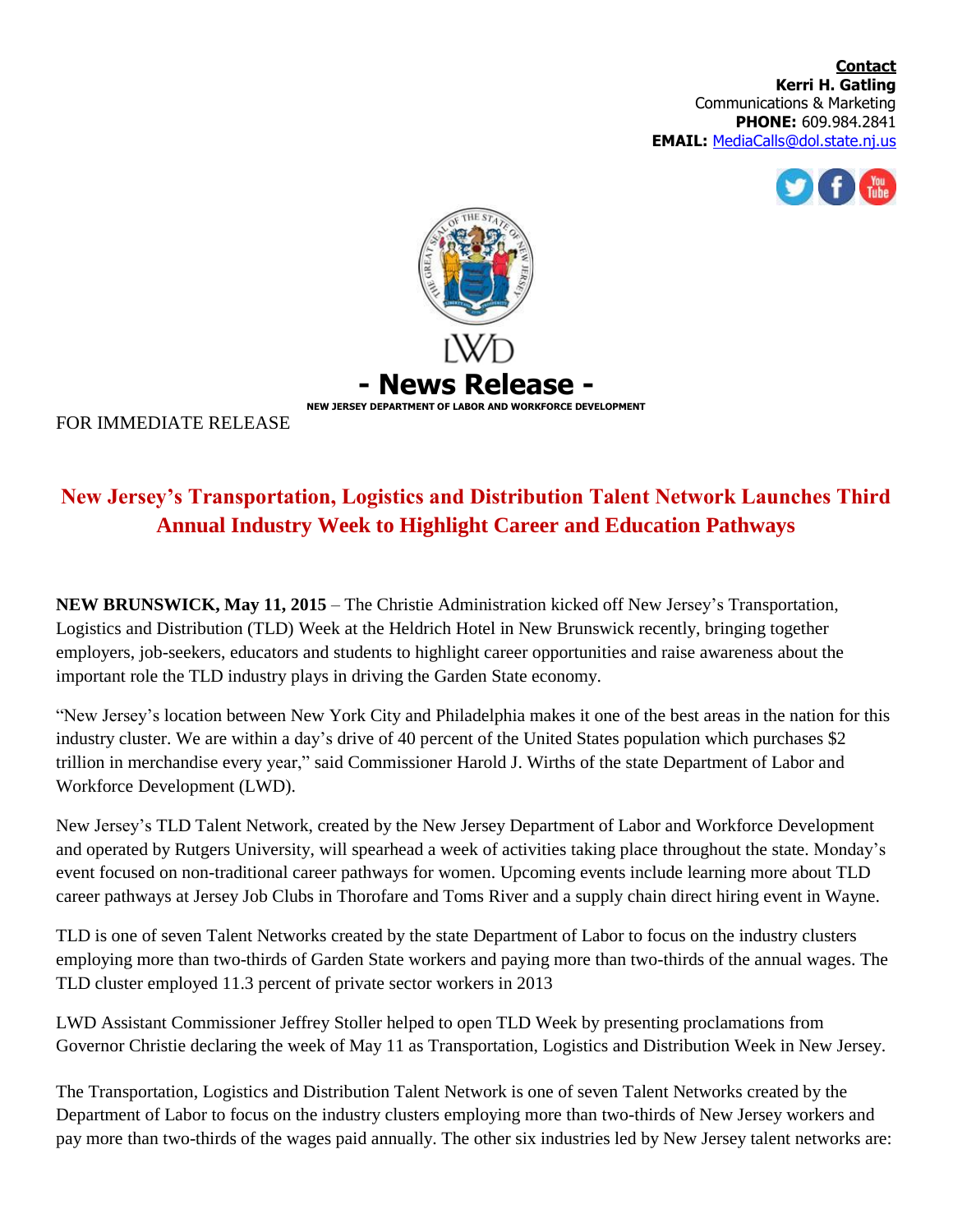Retail, Hospitality and Tourism; Life Sciences; Advanced Manufacturing; Financial Services; Technology and Entrepreneurship; Health Care.

The transportation, logistics and distribution industry cluster consists of industries within the wholesale trade, transportation and warehousing sectors. Occupations in this cluster generally fall in to one of five work areas: transportation and port operations, warehousing and distribution, maintenance, supply chain management and logistics, corporate administration, and wholesale trade.

Other events this week include:

**May 12 –** Jersey Job Club at the Gloucester County One-Stop Center in Thorofare

**May 13 –** Career Pathways at Toms River High School East in Toms River; Jersey Job Club at the One-Stop Center in Toms River; Supply Chain and Direct Hire and Education Event in Wayne

**May 14 –** The Need for Employer-Sponsored, Sector-Specific Curriculum at New Jersey City University in Jersey **City** 

**May 15 –** Trenton TLD Toolkit Event at the Mercer County One-Stop Center in Trenton; Plainfield Jersey Job Club at the Union County One-Stop Center in Plainfield

For more information about the TLD Industry Week go to *[www.njtld.org](http://www.njtld.org/)*.

For more information about New Jersey's Talent Networks go to Jobs4Jersey.com and click on "Talent Networks."